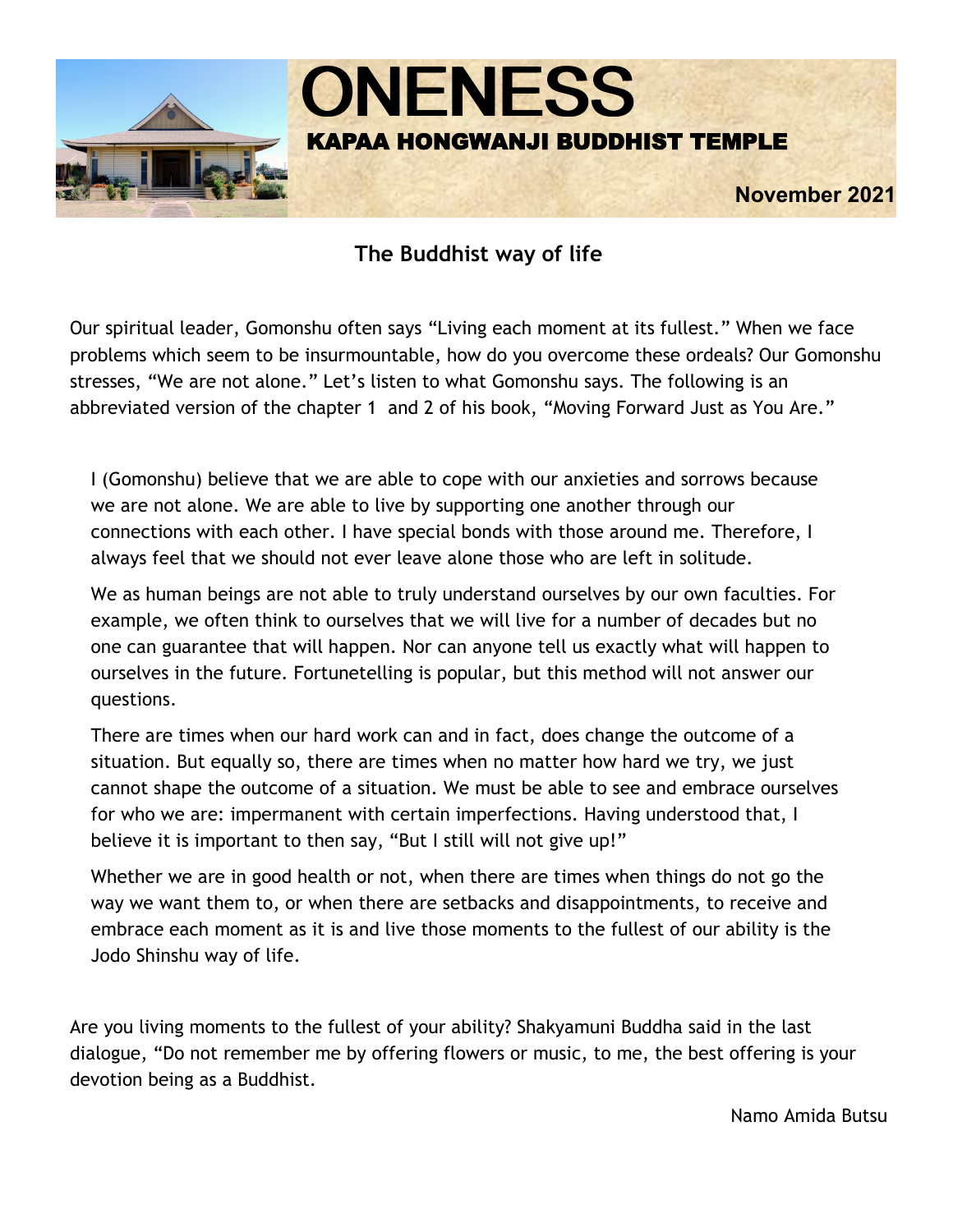# **SAVE THE DATE: UPCOMING EVENTS**

### **2021 MAUI HONGWANJI COUNCIL NEMBUTSU SEMINAR**

Date  $\hat{\alpha}$  Time: Saturday, November 13<sup>th</sup>, from 9 a.m. to 2:15 p.m. and Sunday, November  $14<sup>th</sup>$ , from 9 a.m. to 12 noon Place: Wailuku Hongwanji Mission Guest Lecturer: Rev. Ken Fujimoto, Minister Emeritus, Buddhist Churches of America Topic: "SHIKARASHIMU," Shinran's World of Nembutsu (A Perspective of Other Power) Fee:  $$15 - Two Days or $10 - One Day (include lunches)$ 

### **MONTHLY ONLINE SEMINARS BY HAWAII DISTRICT MINISTERS ASSOCIATION**

Date  $\hat{\alpha}$  Time: Saturday, November 13<sup>th</sup> 2021, from 10 a.m. to 11:30 a.m. (HST) Guest Lecturer: Rimban Kazunori Takahashi , Honpa Hongwanji Hilo Betsuin Topic: Learning from Shoshinge

Registration is required. Please go to the registration link ([https://forms.gle/](https://forms.gle/bQToK62Pi6J2UoD78) [bQToK62Pi6J2UoD78\)](https://forms.gle/bQToK62Pi6J2UoD78). If you already have registered before, no registration is required. If you have any questions, please contact <[hawaii.kyogakkai@gmail.com>](mailto:hawaii.kyogakkai@gmail.com)

### **2021 HAWAII DISTRICT NEMBUTSU SEMINAR**

| Date & Time:  | Saturday, December 11, 2021 from 10 a.m. to 11:30 a.m.                                   |
|---------------|------------------------------------------------------------------------------------------|
| Platform:     | Zoom                                                                                     |
|               | Guest Lecturer: Rev. Tatsuo Muneto, Minister Emeritus, Honpa Hongwanji Mission of Hawaii |
| Topic:        | Living with Wisdom and Resilience                                                        |
| Fee:          | Free                                                                                     |
| Contact:      | hawaii.kyogakkai@gmail.com                                                               |
| Registration: | https://www.paypal.com/donate?hosted_button_id=MK3CTPG5A5X8U                             |

# **Lonesome Grave Project**

November 10, 8:00 am Kauai Veteran's Cemetery

The annual BWA Lonesome Grave Project has been held each year on the day before the Veteran's Day at the Kauai Veteran's Cemetery. This year, Lonesome Grave Project will be held on Wednesday, November 10. We appreciate donation of flowers and greens since there are many lonely graves.

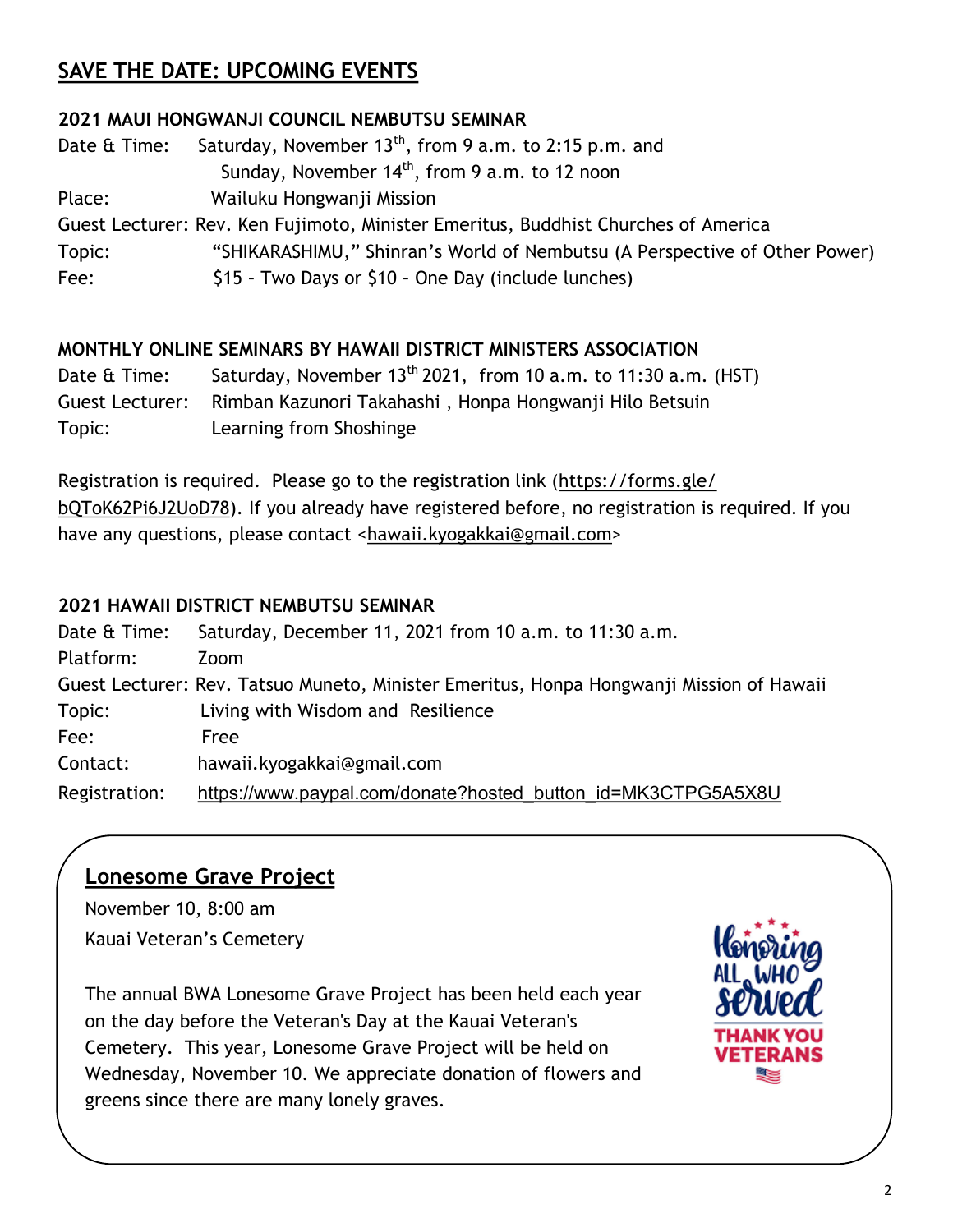**Kapaa Interfaith Association (KIA) Invites everyone to enjoy the annual**



**Thursday, November 25, 2021**

**10:30a.m. Interfaith Community Worship All Saints Church**

**11:00a.m. – 1:00p.m. a delicious turkey meal Prepared by Mark Oyama and his staff at Contemporary Flavors Pick up your boxed lunch at All Saints Church**

**Home delivery will be provided** 

**For those not physically able to drive to Kapaa** 

**Meals will be delivered between 11:00a.m. - Noon** 

**KIA Participating Churches**

**All Saints Episcopal Church, St. Catherine's Catholic Church, Happy Science, Kapaa Hongwanji Temple, Kapaa Jodo Mission, Lihue Hongwanji Temple, Kapaa Seventh Day Adventist Church, Kapaa United Church of Christ, Kapaa First Hawaiian Church**

**For more information, call (808) 822-3473**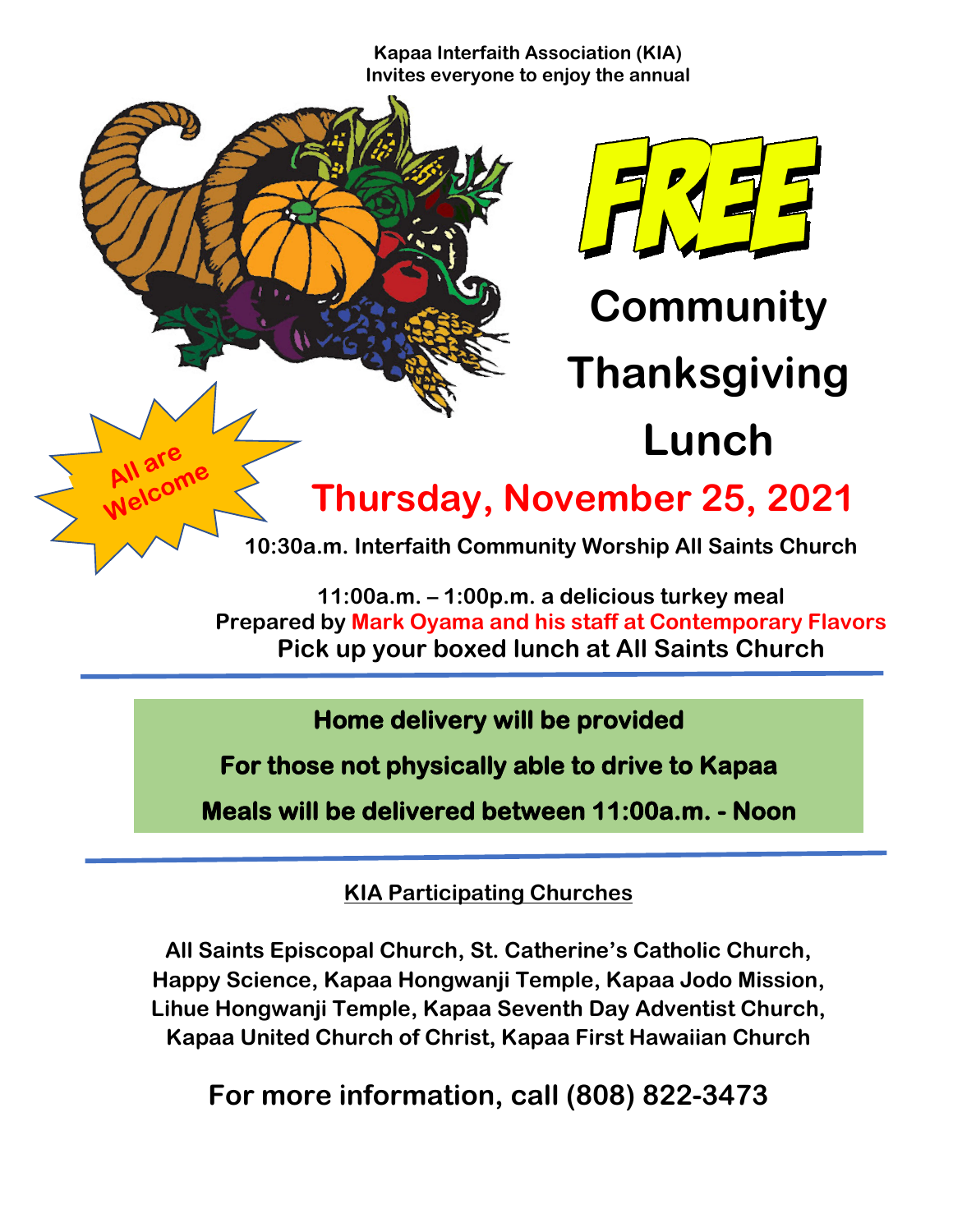# **STATEWIDE NEWS LETTER**



Dear members,

The Honpa Hongwanji Mission of Hawaii will be publishing a new statewide newsletter for the Hawaii Kyodan. The first issue will be sent out in November 2021.

The name of the newsletter will be **Ka Leo Kahea** (The Calling Voice), a reference to our Shin Buddhist teaching that reminds us of "Namo Amida Bustsu" which is the voice/ sound of Amida calling to us and at the same time, it is our voice calling to Amida in response to Amida's calling voice.

The use of the Hawaiian term is intentional. It recognizes our connection to our Hawaiian host culture while providing a thoughtful reminder of our connection with the Buddha.

This newsletter will inform us and connect us with every member of our statewide Sangha. Through this connection, temples and districts will learn from and help each other, thus strengthening our organization. Portions of this newsletter will contain content that becomes a "calling voice" that connects readers to the Buddha's "Calling Voice."

In gassho,

Kapaa Hongwanji Mission board members

Please fill in the form below and return to Kapaa Hongwanji Mission with the enclosed envelope.

\_\_\_\_\_\_\_\_\_\_\_\_\_\_\_\_\_\_\_\_\_\_\_\_\_\_\_\_\_\_\_\_\_\_\_\_\_\_\_\_\_\_\_\_\_\_\_\_\_\_\_\_\_\_\_\_\_\_\_\_\_\_\_\_\_\_\_\_\_\_\_\_

\_\_\_\_\_\_ I would like to receive the Statewide Newsletter and give my

permission to release my email/address to Honpa Hongwanji Mission

 $\overline{\phantom{a}}$  , and the contract of the contract of the contract of the contract of the contract of the contract of the contract of the contract of the contract of the contract of the contract of the contract of the contrac

My email is:  $\blacksquare$ 

My address is: \_\_\_\_\_\_\_\_\_\_\_\_\_\_\_\_\_\_\_\_\_\_\_\_\_\_\_\_\_\_\_\_\_\_\_\_\_\_\_\_\_\_\_\_\_\_\_\_\_\_

\_\_\_\_\_\_ I do not want to receive the Statewide Newsletter.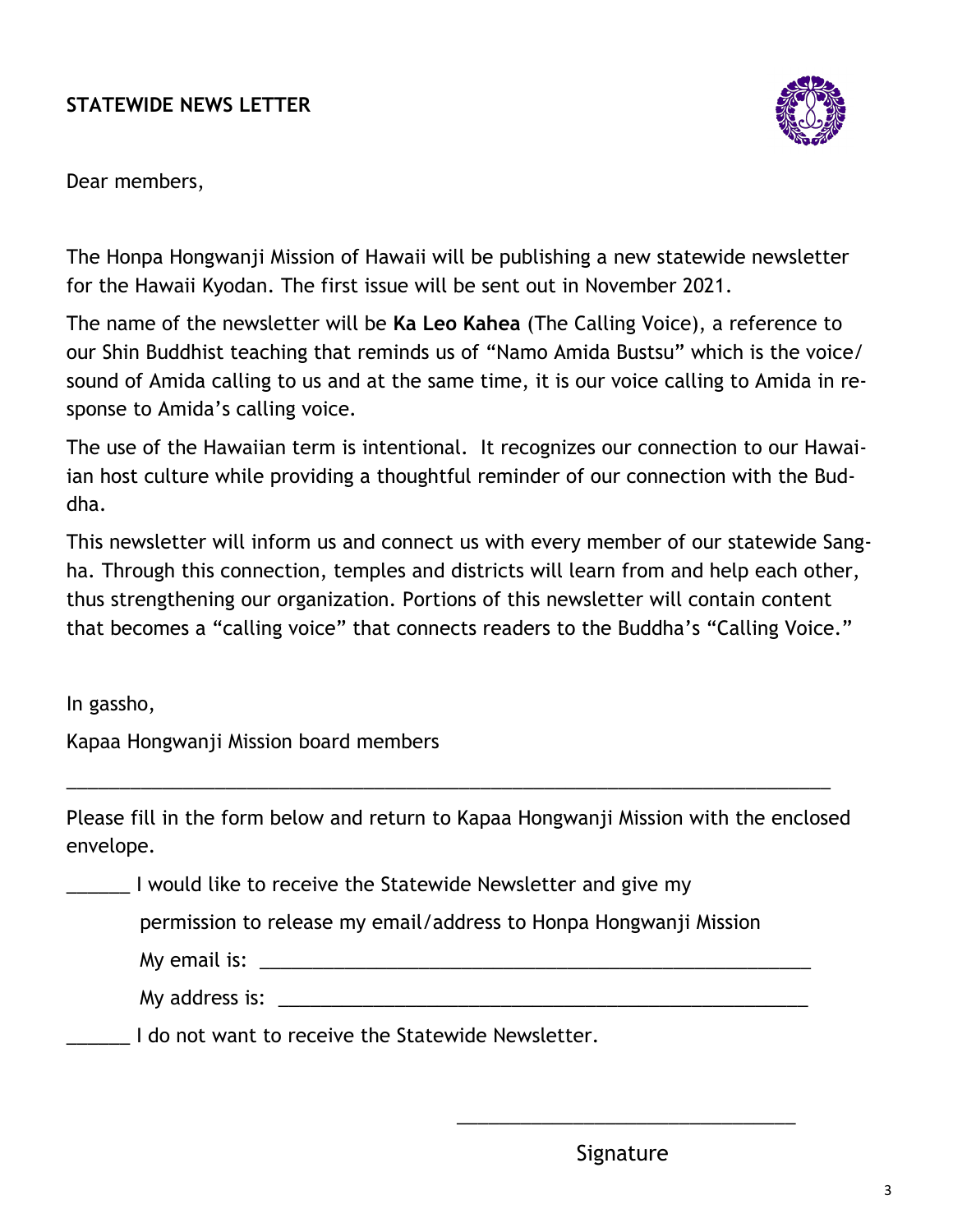### **Memorial Service**

*in memory of…..* Edward, Natsuko, & Natsuyo Tada – Leslie Tada & Family Hazel Yanagida – Linda Naea & Family

### **In Memory of …,,**

 Sumiko Kawamoto – Edwin Kawamoto Mark Morita – Marion Tomomitsu Shizuo & Shizue Nakamura – Nakamura Family Kenichi Tasaka – Gladys Tasaka

#### **Ohigan Service** Ethel Aiko Oda

### **Sunday Services**

Mildri Cifuentes Jim Jung Yoshiko "Dimples" Kano Ralph Kitashima Andrea Petel Carol Saiki Gloria Shimizu Roberta Yanagawa

### **Temple Donation**

Sharon Contrades Ralph Kitashima

#### **Membership**

Ronald Matsumura Evelyn Nakamura Mitsuo Wakumoto



**Hall Rental** Kauai Lighthouse Outreach Malama Kauai

#### **Volunteer Support**

Madison Doo Marie Hashimura David & Ruby Ishida Stanford Iwamoto Jim Jung Yoshiko Dimples Kano Ralph Kitashima Haven Kuboyama Rev. Mieko Majima Milton Nakamura Ray Paler Tami Ramil Taryn Ramil Carol Saiki Calvin & Rona Sakai Gloria Shimizu Pearl Shimizu Joan Slingerland Dennis & Sadie Sunada Lane Sunada Clyde & Kay Takekuma Erin Takekuma Keith & Thelma Tsukamoto Brian & Wendy Yamamoto Winston Kawamoto Sidney Yanagawa

### **Women's Association**

The annual Kauai United Hongwanji Buddhist Women's Association Fall Conference was held on Sunday, October 24 at 9:00 a.m. with an opening service and Dharma message presented by Rev. Tomo Hojo. The keynote speaker was Dr. Warren Tamamoto, President of the Hawaii Kyodan. President Shirley Kakuda conducted the membership meeting and Rev. Hojo installed the 2022 officers. The ladies met at their temples and enjoyed the Zoom conference. Many thanks to the West Kauai Hongwanji BWA Ladies and Rev. Hojo for hosting the conference.

The Kauai United Lonesome Grave project will be held on Wednesday, November 10 at 8:00 a.m. at the Kauai Veterans Cemetery in Hanapepe. The graves will be beautifully decorated to honor the veterans for the Veterans Day Service on November 11, 2021.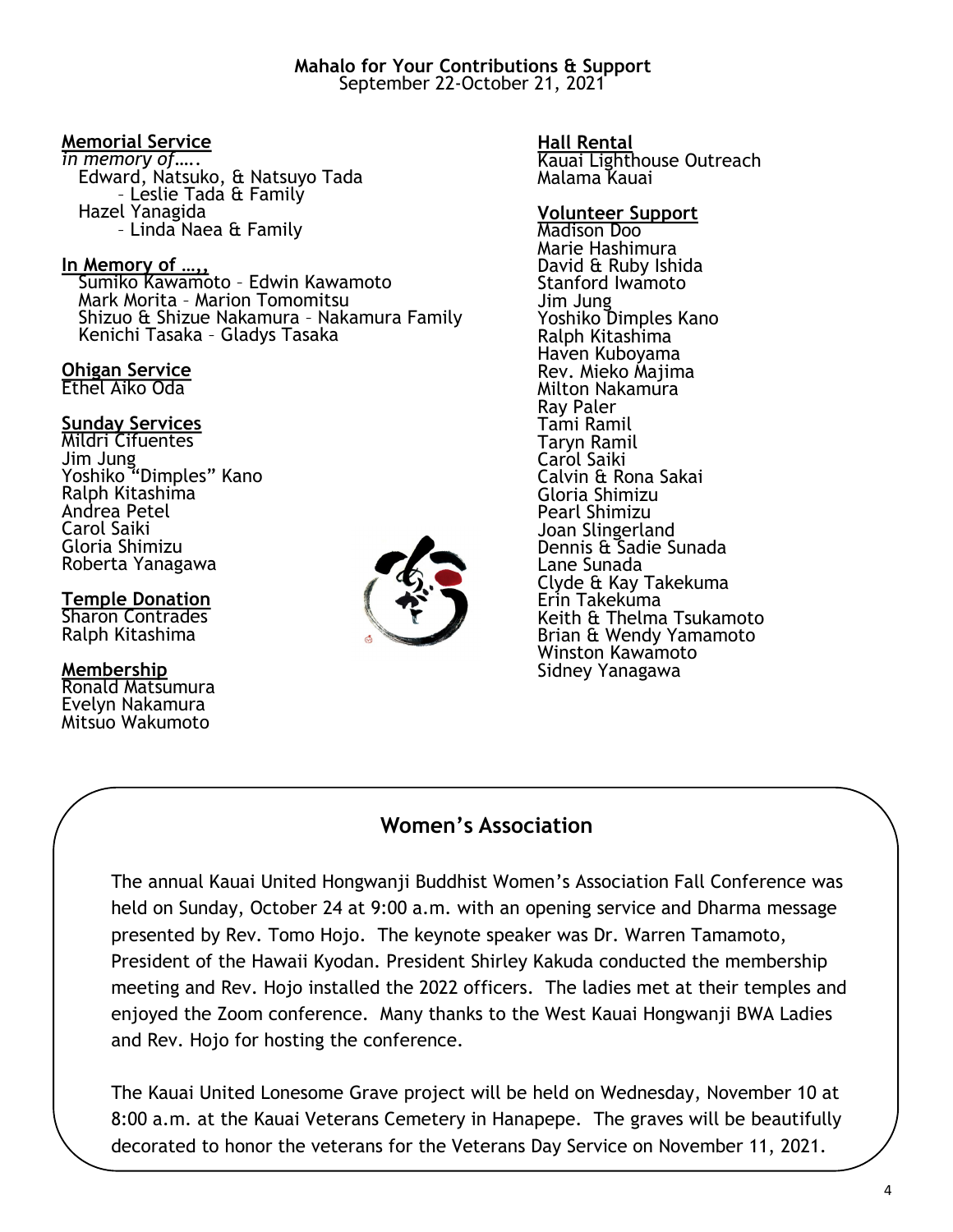# **from the president's corner. . .**

*Aloha Everyone! We hope you are all continuing to stay healthy and well. We thank everyone for their loving kindness, caring support, active participation and generous contributions. November is an opportune month to express our gratitude to all for working together in harmony.* 

## **Veterans Day – November 11, 2021**

Veterans Day is a day not only to remember those who died in service to our country but also to recognize those who continue to serve today. We are encouraged to say thank you to those who fulfill this patriotic duty to maintain the freedoms we have in America. The Kauai United Hongwanji Buddhist Women's Association will be decorating the Lonesome Graves at the Kauai Veterans Cemetery on Wednesday, November 10, 2021 at 8:00 a.m.

We would appreciate donation of flowers, colorful crotons, and greens. Please call Roberta at 808 822-4667 to pick up your donations on Tuesday, November 9. Mahalo!

**Kapaa Interfath Thanksgiving Lunch – Thanksgiving Day, November 25, 2021, 11:00-1:00 p.m.** The Kapaa Interfaith Alliance will be having a Thanksgiving Service at the All Saints Episcopal

Church at 10:30-11:00 a.m. A drive through free lunch pick up will follow the service. Home deliveries will be packed and distributed at the Kapaa Hongwanji Mission. Deliveries will be made to the disabled, elderly and homebound. Please call me to order your lunches by November 8. We thank Mark Oyama and his staff for preparing and packing the delicious Thanksgiving meals. We also thank the Honpa Hongwanji Committee on Social Concerns and the Lions Club Foundation for their generous donation to support this annual event. Mahalo to the nine participating churches who continue to promote peace, harmony and goodwill in the community. They are: All Saints' Episcopal Church, Happy Science, Kapaa Hawaiian Church, Kapaa Jodo Mission, Kapaa United Church of Christ, Kapaa Seven Day Adventist Church, Lihue Hongwanji Mission, St. Catherine's Catholic Church, and Kapaa Hongwanji Mission.

# **Giseikai, 110th Legislative Assembly via Zoom – February 11-12, 2022** If you are interested in participating, please let me know by December 28, 2021.



# **United Jr. YBA**

President Madison Doo called the Zoom meeting to order on Saturday, October 23 at 1:00 p.m. A recycling fundraiser for Hawaii Buddhist Youth month continues and a membership drive is planned for November. Inform Madison or Taryn Ramil if there's anyone interested in joining.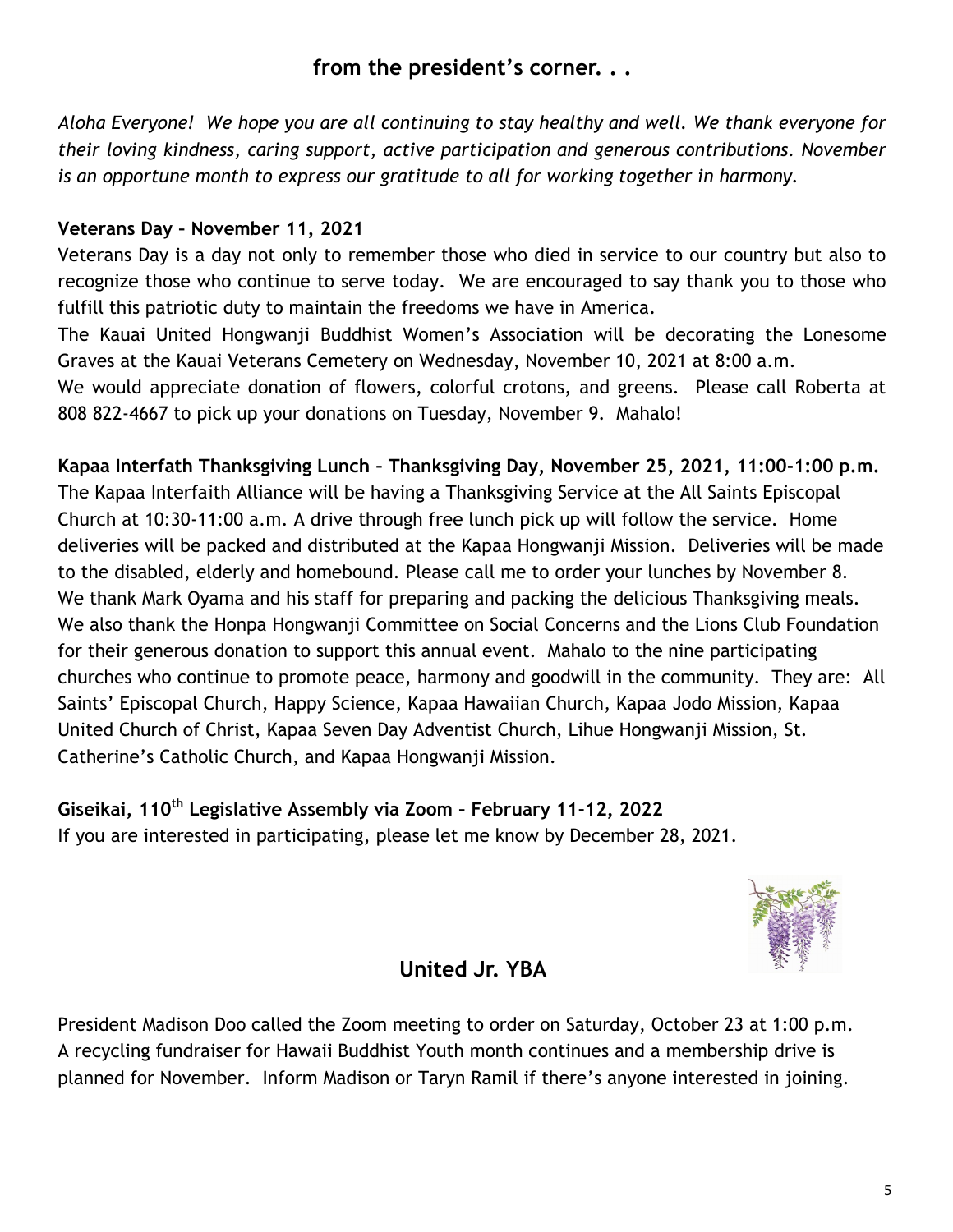### **Memorial Service**

**November**

| Yukiyo       | Togikawa   | 33rd             | 11/8/1989  |  |  |  |
|--------------|------------|------------------|------------|--|--|--|
| Kikuji       | Ota        | 23rd             | 11/20/1999 |  |  |  |
| Hideko       | Koigawachi | 13 <sub>th</sub> | 11/20/2009 |  |  |  |
| Kenichi      | Tasaka     | 27th             | 11/25/1995 |  |  |  |
| Ume Nakamura | Oshita     | 27th             | 11/28/1995 |  |  |  |
| December     |            |                  |            |  |  |  |
| Tsuru        | Yamamoto   | 27th             | 12/9/1995  |  |  |  |
| Sono Hamada  | Kodani     | 33rd             | 12/11/1989 |  |  |  |
| Shigeo       | Yata       | 13 <sub>th</sub> | 12/15/2009 |  |  |  |
| Patsy        | Sugita     | 3rd              | 12/15/2019 |  |  |  |
| Masaru       | Kawamoto   | 27th             | 12/16/1995 |  |  |  |
| Takeshi      | Yamamoto   | 3rd              | 12/16/2019 |  |  |  |
| Satoshi      | Hirata     | 27th             | 12/19/1995 |  |  |  |
| Kazuyuki     | Tsukuda    | 13th             | 12/30/2009 |  |  |  |



### **Eitaikyo Service** November 14, 2021 @ 9:00 am

Eitaikyo, or the Perpetual Memorial Service, is a traditional Buddhist observance. It is a memorial service to pay tribute to predecessors. This service is dedicated to all those who lived and died as Buddhists in due respect of their contribution to the growth of the local sangha. It is an opportunity to express gratitude to the Buddha, the Dharma, and the Sangha.

### **Temple Cleaning & Flower Arrangement**

| Group 1 | 11/6/2021  | IMrs. Marie Hashimura - Chair<br>Mr. & Mrs. Robert Hiraoka,<br>Mr. Milton Nakamura, Mr. Ray Paler                                      | Ruby Ishida      |
|---------|------------|----------------------------------------------------------------------------------------------------------------------------------------|------------------|
| Group 2 | 11/13/2021 | Mr. Francis Nishizawa - Chair<br>Mrs. Yasuko Murakami, Mr. Clint Saiki,<br>Mr. & Mrs. Sidney Yanagawa                                  | Joan Slingerland |
| Group 3 | 11/20/2021 | Mr. & Mrs. Clyde Takekuma - Chair<br>Mr. Stanford Iwamoto,<br>Mrs. Erin Takekuma, Ms. Madison Doo,<br>Mrs. Tami Ramil, Ms. Taryn Ramil | Kay Takekuma     |
| Group 4 | 11/27/2021 | Ms. Gloria Shimizu - Chair<br>Mr. Haven Kuboyama, Mr. & Mrs. Dennis Sunada,<br>Mrs. Pat Yamamoto                                       | Rona Sakai       |
| Group 5 | 12/4/2021  | Mr. & Mrs. Calvin Sakai - Chair<br>Ms. Carol Saiki                                                                                     | Ruby Ishida      |
| Group 6 | 12/11/2021 | General Cleanup (Tentative)                                                                                                            | Joan Slingerland |